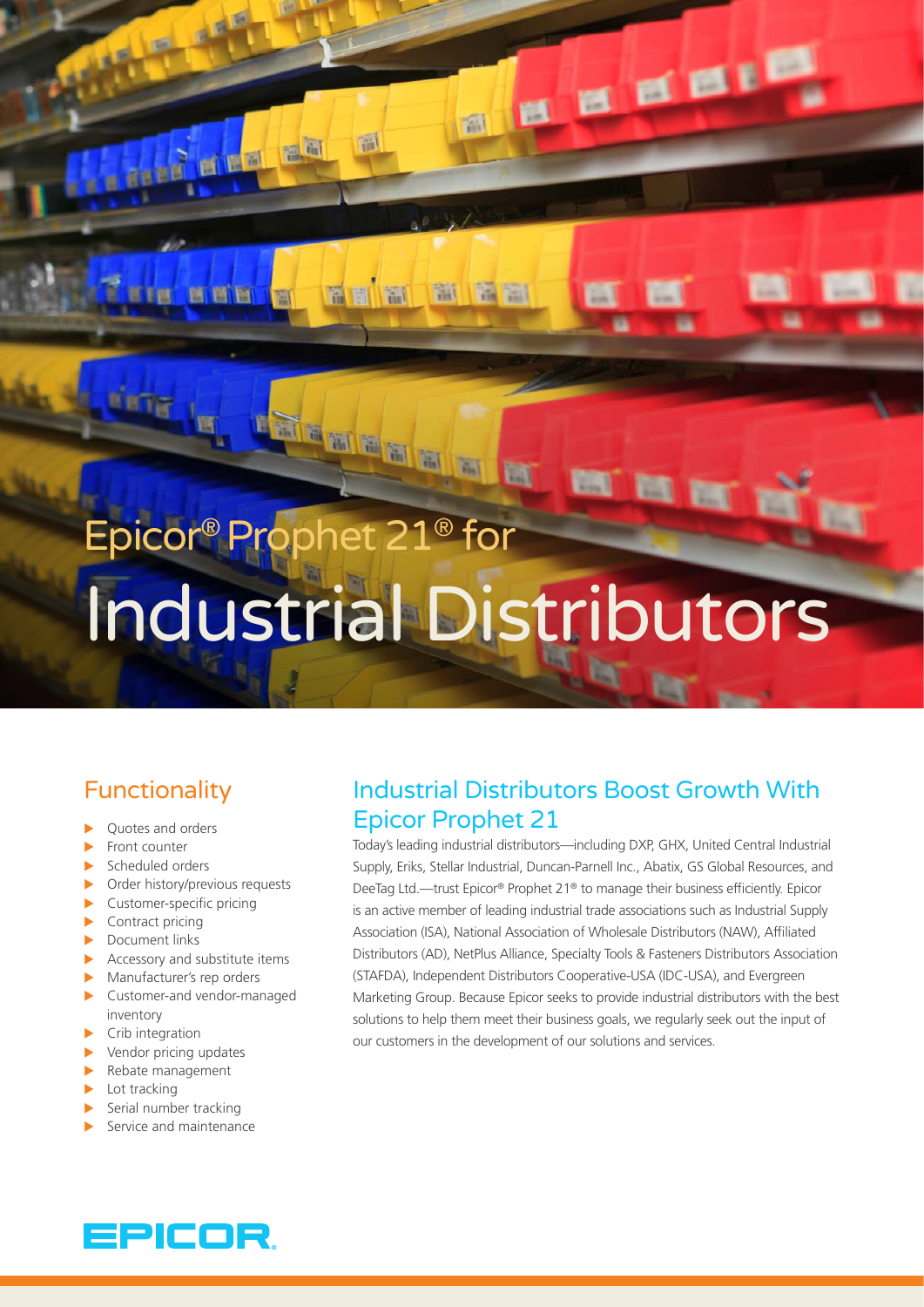

## In Your Industry

As an industrial distributor, your business processes are unique, and you need a business system that can help solve the challenges you face on a daily basis—whether customers are coming to your counter for MRO parts or safety products, your warehouse staff is pulling a replenishment order to restock a customer consignment location, or you are trying to get a last minute repair part overnighted via FedEx or UPS to a customer whose plant is down. You also need to accept EDI orders from customers and allow others to place orders and manage their account online. Additionally, you need tools to allow your staff—especially sales—to work remotely via a tablet or phone. At the end of the day, you need an industry-leading, fit-for-purpose system that's designed around your needs.

# A Comprehensive Solution

With more than a half-century of distribution experience, Epicor helps distributors grow sales, improve margins, and increase productivity with enterprise resource planning (ERP) systems that keep them healthy and thriving in today's highly-competitive marketplace. Epicor Prophet 21 is a leading ERP solution for industrial distributors. Prophet 21 combines proven distribution expertise with an end-to-end, web-enabled infrastructure and modern technology stack. Cloud and onpremises deployment options are available, so you can start with the on-premises version and easily migrate to the cloud as your needs change.

Prophet 21 enables your most critical business areas to work more efficiently, including:

- Customer Relationship Management
- Order Management
- eCommerce
- Inventory Management and Purchasing
- X Wireless Warehouse Management System
- $\blacktriangleright$  Finance and Accounting
- **Manufacturing**
- $\blacktriangleright$  Service and Maintenance
- $\blacktriangleright$  Business Intelligence
- **Enterprise Content Management**

As an industrial distributor, you need a technology provider who understands your needs. You must also choose a business partner with wide-ranging industry expertise and a vision to help guide you into the future. Epicor offers both. When you partner with Epicor, you can expect only the best in technology solutions and professional services, as well as the industry-specific functionality you need to drive your business. Epicor understands your industry and can help make your business better.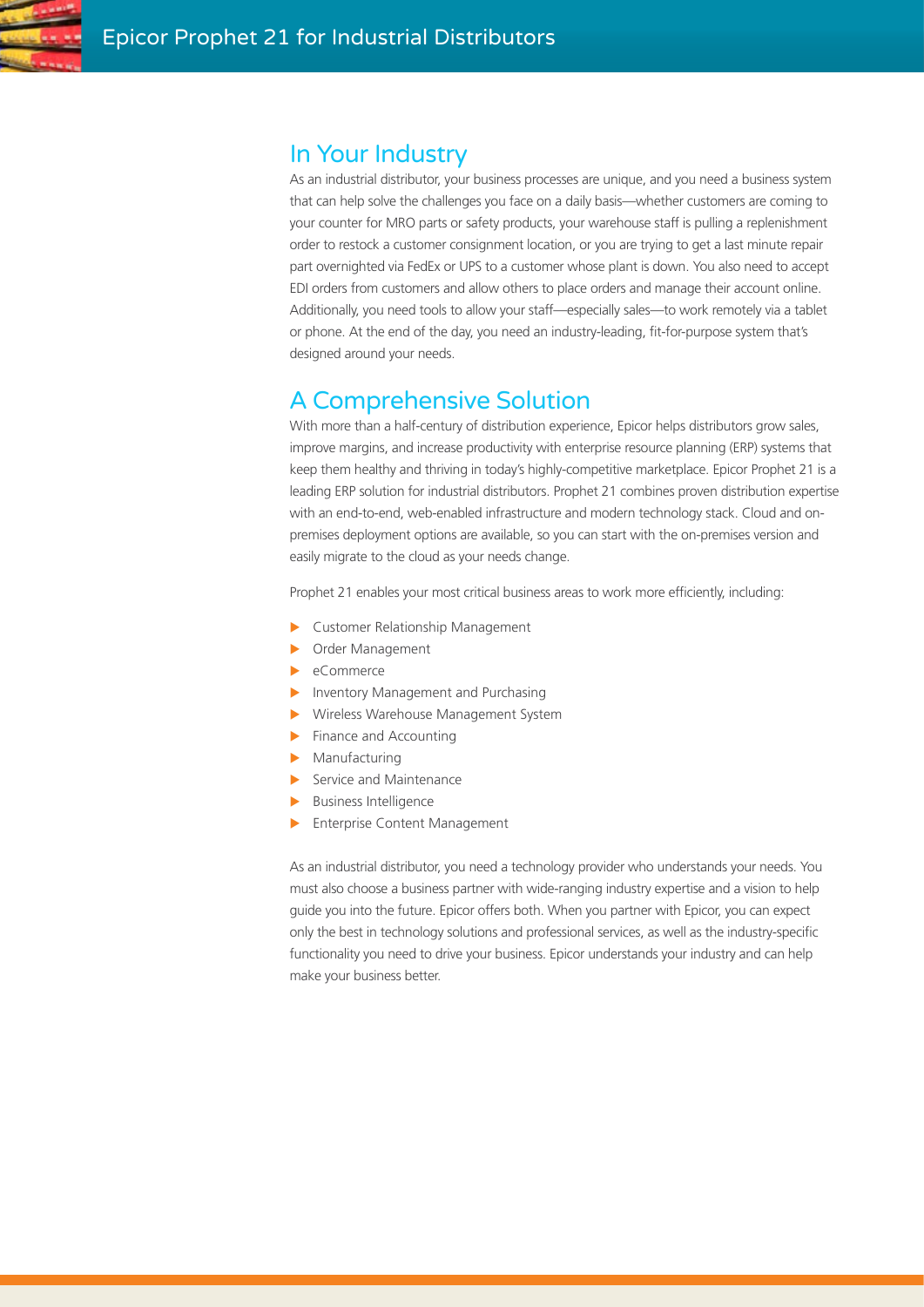

Your order management processes directly affect your customers and how they view your business. Customers demand faster, better service and will go elsewhere if you can't meet their needs.

Prophet 21 enables you to complete the entire order entry process from one screen, including:

- Enter quotes and orders
- Convert quotes to orders
- Check stock
- Expedite orders
- Search price and availability requests
- View past invoices
- Verify shipping preferences

Whether orders are entered at the counter, remotely via a mobile computing device or laptop, or over the web, information goes directly into your Prophet 21 solution for faster processing—eliminating rekeying errors.

#### **Front counter**

Whether you have a small counter or a large customer self service area, you'll need point of sale (POS) and front counter capabilities. Prophet 21 has the front counter tools necessary to handle that early morning rush quickly and efficiently. You can help any customer on the spot by accessing your inventory from the Order Entry screen. You can offer a price, place the order, and then accept payment or record the transaction for invoicing.

To speed the order entry process, items can be manually entered or scanned using a wireless or USB bar code scanner. Customer credit can be checked on the fly, and notifications can be sent immediately to the credit manager should there be an exception. Payments can be entered on the transaction including the ability to accept cash, check, or credit card payments. The Epicor integrated credit card processing solution<sup>1</sup> enables you to accept customer payments with credit or debit cards and receive immediate authorization. You can avoid the inefficiency and inaccuracy of separate terminals while simultaneously simplifying and lowering your costs to comply with the payment card industry (PCI) security standards.

Having proof of pick-up—such as the signature of the person who completes the pick-up on the invoice—can prevent messy disputes and expedite payment. Front Counter Signature capture uses a simple, easy-to-install capture device that fully integrates with the Prophet 21 Order Entry module to instantly provide you with a permanent, irrefutable record of what left the warehouse, when, and with whom.

#### **Scheduled orders**

Customers sometimes place orders that will ship over time. Delivery dates could vary from item to item or even within an item—requiring distributors to ship specific items or quantities on specific dates. Many distributors enter these as separate orders or track these orders outside their system in spreadsheets or on paper. Prophet 21 allows distributors to handle these types of orders directly in Order Entry.

Prophet 21 Order Entry allows you to manage release dates at both the order and line level. Multiple releases can be scheduled for the same order and can be entered using a specific date or using a rule. For instance, 12 releases, once a month, and starting on a specific date. Default settings allow you to determine when the order is expedited and picked.

Prophet 21 also helps manage inventory allocations for scheduled orders. Instead of immediately allocating material on a schedule order, Prophet 21 uses lean principles to allocate the material "just in time." The calculation begins with the expedite date, then—using the next schedule review (purchase) date, the safety stock days, the lead time, and the lead time safety factor—Prophet 21 allocates the material "just in time."

#### **Order history/previous requests**

How often do you deal with customers who ask for the same item they purchased in the past? When you ask for more specific information, do they only remember a portion of the item information, the quantity, or the date they bought it? Prophet 21 includes a previous request search, allowing you to search through the customer's sales history. You can narrow your sales history search by date range or keywords and—in a few simple steps—add that item to the customer's current order. This saves time and eliminates trips to the file cabinet to thumb through customer invoices.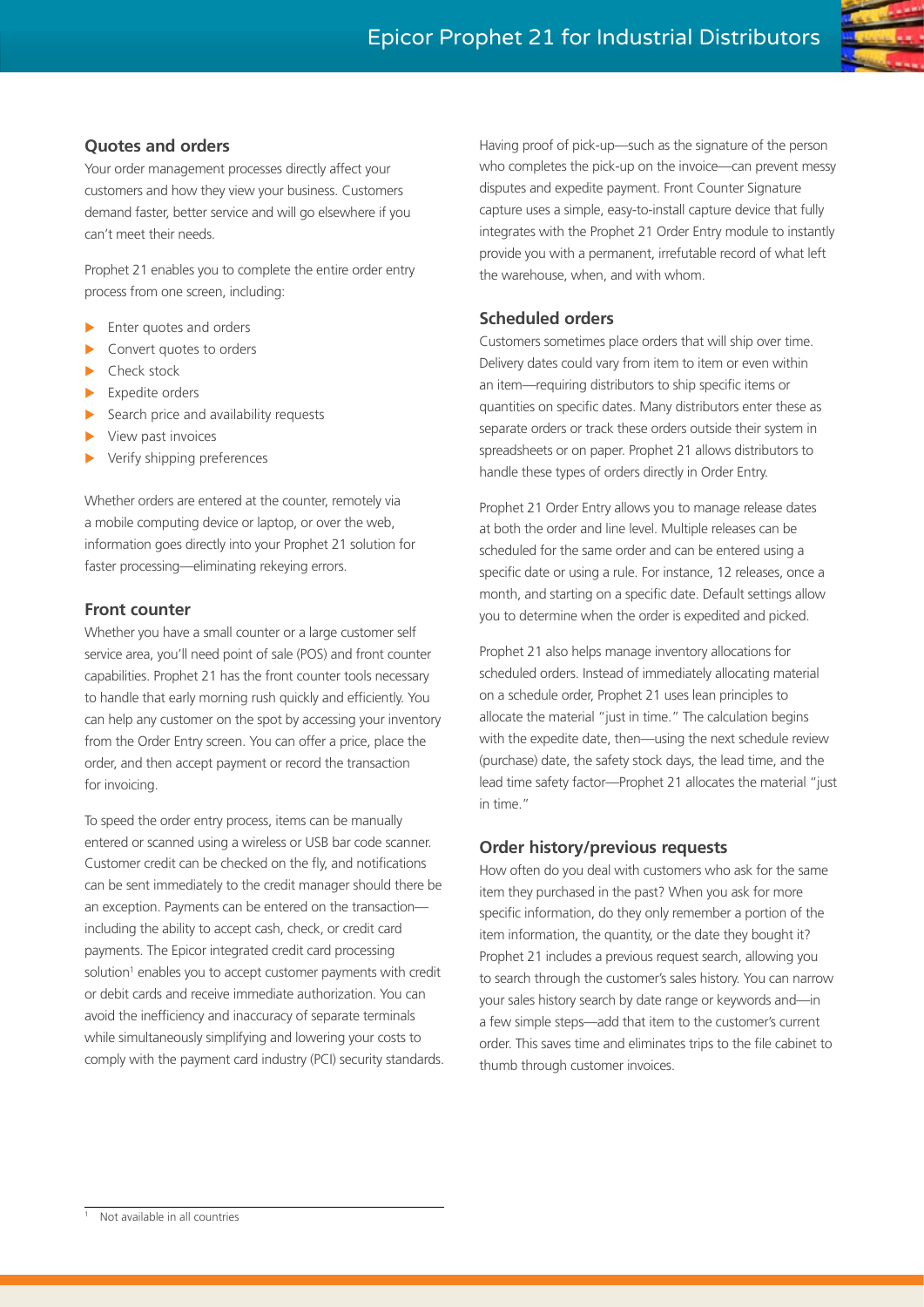#### **Customer-specific pricing**

You can probably count on your core customers to order certain products from your company on a regular basis. It makes sense for you to reward frequent customers and encourage return business by offering special pricing. When a manufacturer offers you a price break, you may often want to pass those savings on to your customers.

Prophet 21 gives you the flexibility to set prices as you see fit including offering select customers preferred pricing, offering pricing based on quantity breaks, and setting promotional pricing—ensuring you maintain your margins while meeting customer and competitive demands. You can even set start and end pricing dates on a customer, product, or product group basis to meet contractual obligations or for limited-time specials.

#### **Contract pricing**

For many customers, you'll need to negotiate pricing down to the item level—establishing fixed, time-based net prices on a SKU-by-SKU basis. Prophet 21 enables you to set up timesensitive contract pricing for these customers. Contract pricing is fully integrated in Quote/Order Entry to ensure the customer gets the right contract price on each transaction. Additionally, starting and ending dates on contracts allow you to track when contracts are expiring and set up contracts that will automatically kick in on the starting date.

#### **Document links**

Epicor Prophet 21 offers a cost-effective, reliable alternative to keeping space-consuming file cabinets full of paperwork in the office, and it eliminates the need to walk back and forth between desks and file cabinets to retrieve that paperwork. By giving you the ability to scan paper documents and link them to records within the solution, Prophet 21 helps boost employee efficiency while cutting the time and expenses associated with maintaining traditional paperwork.

Prophet 21 document links allow you to link maintenance and transaction records to any file on your network—from vendor invoices and customer purchase orders, to specifications and material safety data sheets (MSDS). You can even scan and save handwritten letters and faxed communications in the solution or link to emails that relate to specific orders. Because your employees will have better access to important customer and product information, service will also improve. In addition, because they can email or fax the documentation directly from Prophet 21, your employees can simply click on a link to those documents and send them instantly.

#### **Accessory and substitute items**

With the built-in ability to suggest accessory items and substitutions, you will grow your margins and make even your most inexperienced sales people sound like seasoned pros. Does every one of your sales and service representatives know—or remember—to offer "go-with" items? Prophet 21 solves this issue by automatically "suggesting" products that go with items on a customer's order—helping to increase sales and improve customer satisfaction. In addition, Prophet 21 automates substitution processes. For example, if one of your most popular SKUs is backordered, the solution will remind your sales representatives to offer a similar—or identical product. This feature ensures that you will never turn customers away because products are out of stock.

#### **Manufacturer's rep orders**

Whether you call it an "order," an "agent order," a "commission order," or a "manufacturer rep order," any order where you act as the sales representative for a certain manufacturer, supplier, or vendor requires special treatment. Since these orders are billed and filled by the manufacturer, processed without creating a customer receivable, and paid as a commission from the manufacturer, they cannot be treated as a normal order. The manufacturer's representative functionality in Epicor Prophet 21 manages such orders by providing you with the features necessary to separate manufacturer rep orders from normal orders while tracking how they impact your bottom line and business processes.

Once enabled in your order processing system settings, manufacturer rep order entry simplifies billing rep orders by allowing you to enter line items as you would for a typical sales order. However, since rep orders are a non-inventory process, Prophet 21 will not allocate any quantities from inventory and will print manufacturer rep order forms in place of pick tickets, packing lists, and invoices.

#### **Customer/vendor managed inventory**

Many distributors now offer to manage storerooms and stock bins and determine usage for their customers. This service is gaining momentum as one of the most important value-added services a distributor can offer its customers. If performed manually, this process can be incredibly tedious, time-consuming, and inaccurate. However, with the right tools, it can lead to increased sales, better inventory control, and satisfied customers.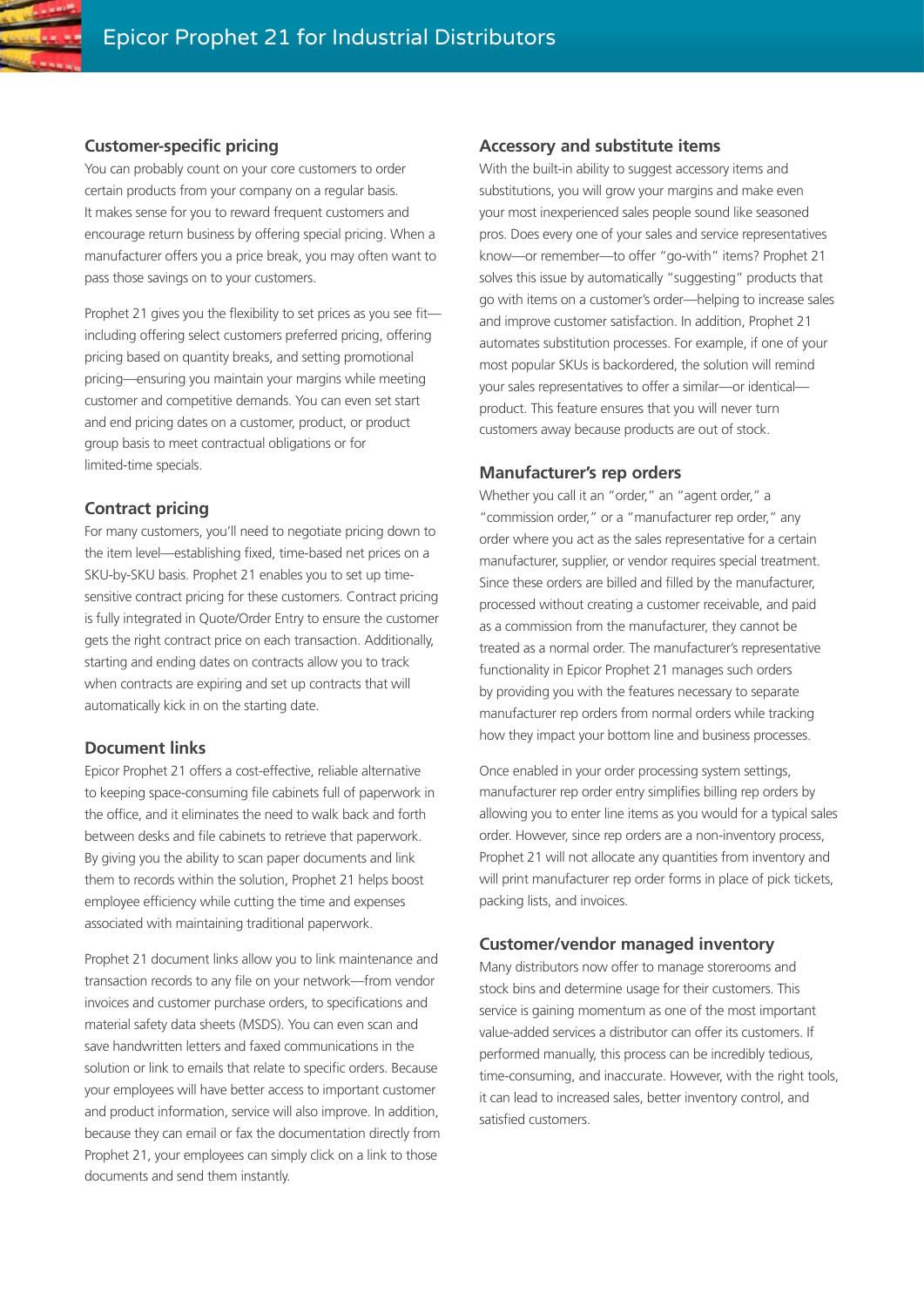Prophet 21 allows you to manage any customer's inventory through either consignment—when you keep your stock in their warehouses—or bin management—when you regularly replenish SKUs at their locations. You can schedule blanket releases, track what inventory is with which customer, and monitor usage trends to determine how much stock you need to carry to satisfy needs. Cycle counting features can confirm that inventory counts are accurate—both at your company and at customer locations—and lot and serial number tracking permits you to track stock and ensure well-organized inventory rotations. With the scalability and flexibility of your Prophet 21 system, you will have the capability to manage numerous customers' stockrooms.

#### **Crib integration**

Epicor Prophet 21 also provides the ability to integrate with tool cribs or vending machines at customer sites. Tool cribs allow your customers easy access to inventory and can be automated to pass information about usage back to Prophet 21 without the need for a salesperson to make an onsite visit.

#### **Vendor pricing updates**

Let your service representatives focus on proactive tasks not data entry. With an open database and unparalleled connectivity, it is easy to upload manufacturer price lists and data sheets. Plus, the solution can automatically convert metric measurements into inches and feet after you upload data from overseas manufacturers—simplifying the process of importing product and reducing the chance of errors.

#### **Rebate management**

Many top vendors offer rebates that help distributors maximize profits. Robust rebate functionality helps you manage these rebates and ensures you have the functionality you need to take advantage of anything your manufacturers might offer. You can track vendor rebates electronically, resulting in more accurate books and a healthier bottom line. Simplify the often-tedious task of handling vendor rebates by completely automating the process. Each step—from negotiation, to receipt, and beyond—is recorded in real time and reflected in your solution's General Ledger and price schedules. This ensures you never lose track of a rebate you earned and lets sales and order entry staff always see proper gross margins to offer customers appropriate pricing. Additionally, your

accounting staff will benefit from the ability to produce detailed, easy-to-understand rebate reports and—more importantly—the accurate, concise information you need to send to vendors to claim your rebates.

#### **Lot tracking**

Tracing item lots from origin through final shipment is a critical task many distributors must manage each day. Customers often demand to know when, where, by whom, and to what specifications a product was made—and want you to provide documentation detailing each step of any process. Without the right tools and technology, managing these processes can easily overwhelm even the most organized businessperson. Fortunately, Epicor Prophet 21 simplifies lot tracking by making it easy for distributors to manage the most complex products and processes.

Prophet 21 allows you to assign limitless attributes to each lot, enabling you to determine exactly which data you associate with each item. Many distributors might also need to keep information about a product's genealogy from manufacturers and suppliers. Prophet 21 makes it easy to record this type of information.

Some customers—like those in the aerospace, automotive, and medical device industries—may require that you send specifications and/or certifications related to the lot they purchase, while others may not want such detailed information. Prophet 21 lets you customize records to match customers' documentation needs and will automatically print, fax, or email the information with packing slips, invoices, or other pieces of correspondence.

#### **Serial number tracking**

Important for recalls and record-keeping purposes, tracking serial numbers can be a big part of your business. Prophet 21 allows you to record the serial numbers on any item in your warehouse and offers flexibility in how you track this information. You can choose to record item serial numbers for both inbound and outbound transactions. This gives you full visibility of serial numbers through every step in the process. Optionally, you can choose to only track serial numbers on outbound transactions—eliminating the need to enter this information during receiving.